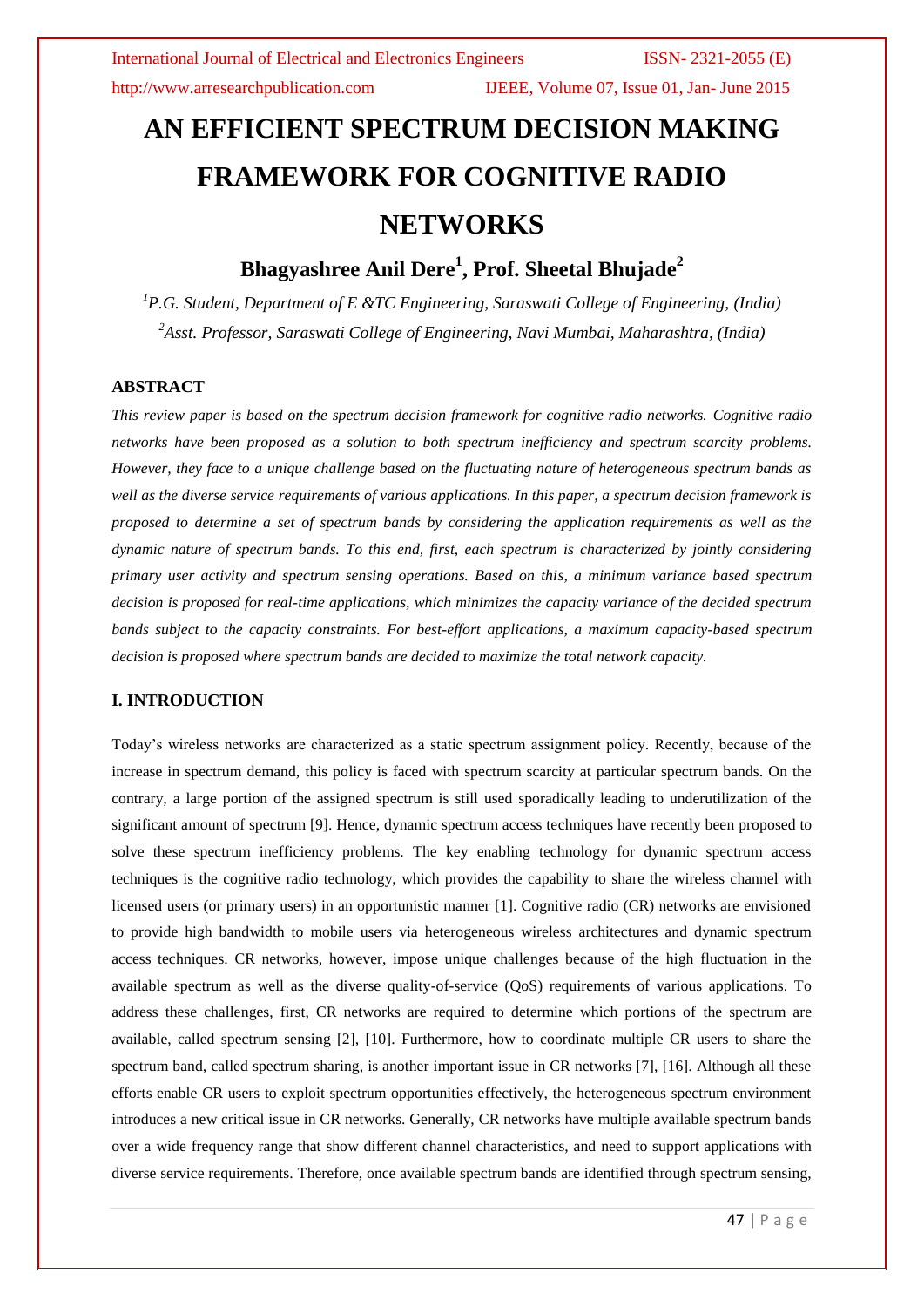#### http://www.arresearchpublication.com IJEEE, Volume 07, Issue 01, Jan- June 2015

CR networks need to select the proper spectrum bands according to the application requirements. This process is referred to as spectrum decision, which constitutes an important but yet unexplored topic in CR networks. . To decide on spectrum bands properly, CR networks need to consider all available spectrum bands show different characteristics in the CR network. To select the proper spectrum, the CR network needs to characterize available spectrum bands by considering current radio conditions as well as the primary user (PU) activity. The CR network needs to provide a dynamic decision framework to consider all possible events that prevent reliable communications by closely interacting with other CR functionalities such as spectrum sensing and spectrum sharing. According to the PU activities, total capacity in CR networks varies over time, which makes it more difficult to decide on spectrum bands while maintaining the service quality of other CR users. Thus, the CR network should perform spectrum decision adaptively.

#### **II. LITERATURE REVIEW**

Most of the research on spectrum sharing in CR networks has mainly focused on how to efficiently allocate either spectrum or power among CR users subject to interference constraints. For spectrum allocation, a global optimization scheme is developed based on graph theory [17]. However, whenever the network topology changes according to the node mobility, the network needs to completely recomputed spectrum assignment leading to a higher computational and communication overhead. To solve this problem, a distributed spectrum allocation based on local bargaining is proposed in [4], where CR users negotiate spectrum assignment within local self-organized groups. For their source-constrained networks such as sensor and ad hoc networks, a rulebased spectrum management is proposed, where CR users access the spectrum independently according to both local observation and predetermined rules [5]. In [20], a dynamic channel selection scheme is developed for delay-sensitive applications based on a priority queuing analysis and a decentralized learning algorithm. Power allocation among CR users competing the same spectrum is another important issue in spectrum sharing. In [12], an optimal power allocation scheme is proposed to achieve ergodic and outage capacity of the fading channel under different types of power constraints and fading models. In [22], joint beam-forming and power allocation techniques are presented to maximize the user capacity while ensuring the QoS of primary users. Game theory provides an efficient distributed spectrum sharing scheme by describing the conflict and cooperation among CR users, and hence allowing each user to rationally decide on its be station. Thus, it has been widely exploited for both channel allocation [16] and for power allocation [7].

#### **III. IMPLEMENTATION CHALLENGE IN SPECTRUM DECISION**

All of the previous research explained above has mainly addressed spectrum sharing issues where all operations are performed within the same spectrum band or across contiguous channels. Furthermore, to adapt the fast time varying channels, they are generally designed as a short term operation, such as a packet-based or a time-slot based scheduling. However, CR networks necessitate an additional resource allocation capability when primary users are detected or CR users newly begin their sessions, which are relatively long-term events. Thus, this capability should consider longer-term channel characteristics, compared to spectrum sharing. In addition, since available spectrum bands are distributed over a wide frequency range, this function needs to be implemented as an inter- spectrum operation. However, this operation inevitably introduces an additional switching delay leading to service quality degradation. Thus, it is not desirable to extend existing spectrum sharing solutions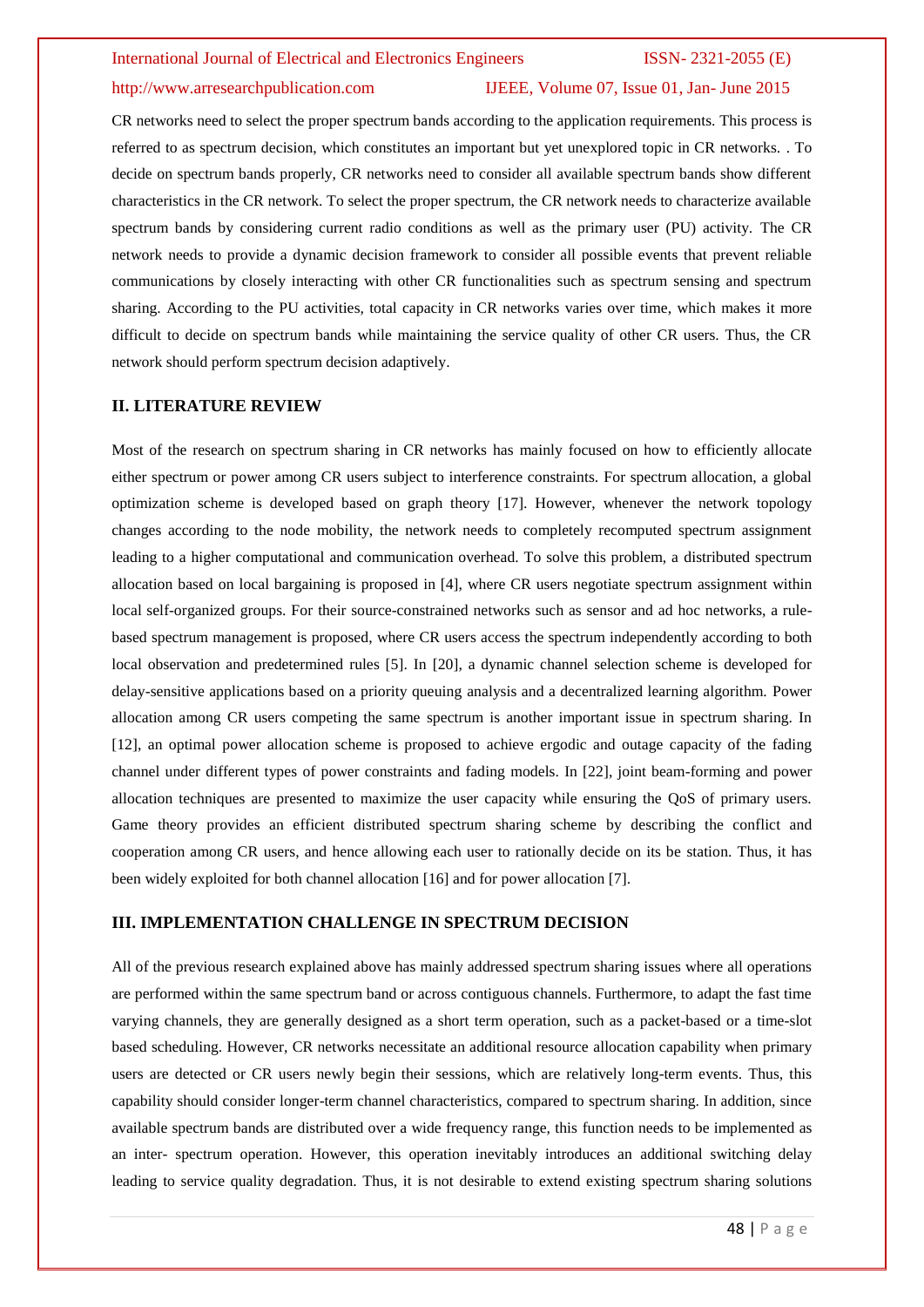### http://www.arresearchpublication.com IJEEE, Volume 07, Issue 01, Jan- June 2015

designed to adapt to the fast time-varying channel to the long-term inter-spectrum operation. This unique challenge in CR networks has not been addressed in previous research.

#### **IV. PROPOSED SYSTEM MODEL**

A novel capacity model is developed to describe unique characteristics in CR networks by considering PU activity as well as sensing capability. Accordingly, two different decision schemes are introduced. To satisfy the delay constraints in real-time applications, we propose a minimum variance-based spectrum decision (MVSD) scheme that selects spectrum bands to minimize capacity variation. For best-effort applications, we propose a maximum capacity-based spectrum decision (MCSD) scheme to maximize the total network capacity. Both decision schemes are controlled by a proposed resource management based on the current network condition. System Model in this paper, we consider an infrastructure-based CR network that has a centralized network entity, such as a base-station. The base-station exerts control over all CR users within its transmission range. CR users perform the observations and analysis on radio environments and feed them to the central base-station, which decides on spectrum availability and spectrum allocation. Each CR user has multiple software-defined radio (SDR) transceivers to exploit multiple spectrum bands over a wide frequency range by reconfiguring the operating frequency through software operations. Here, we assume frequency division duplex (FDD) systems where uplink and downlink channels are separated. Thus, the proposed decision scheme can be applied to each link independently. When primary users appear in the spectrum band, CR users need to move to a new available band, resulting in a temporary communication break. To solve this problem, we assume that multiple noncontiguous spectrum bands can be simultaneously used for the transmission in the CR network. This method can create a signal that is not only capable of high data throughput, but is also immune to the PU activity. Even if a primary user appears in one of the current spectrum bands, the rest of them will maintain current transmissions [1].The control channel plays an important role in exchanging information regarding sensing and resource allocation. Several methods are presented in [3], one of which is assumed to be used as the common control channel in our proposed method.



#### **Fig 1 The Proposed Spectrum Decision Framework Model**

#### **V. DECISION FRAMEWORK OVERVIEW**

The proposed spectrum decision framework model shown in Figure 1. consist of resource manager determines if the CR network accepts a new incoming CR user or not. If a new CR user is allowed to transmit, it is assigned to the proper spectrum bands through spectrum decision. Since there may be multiple CR users competing the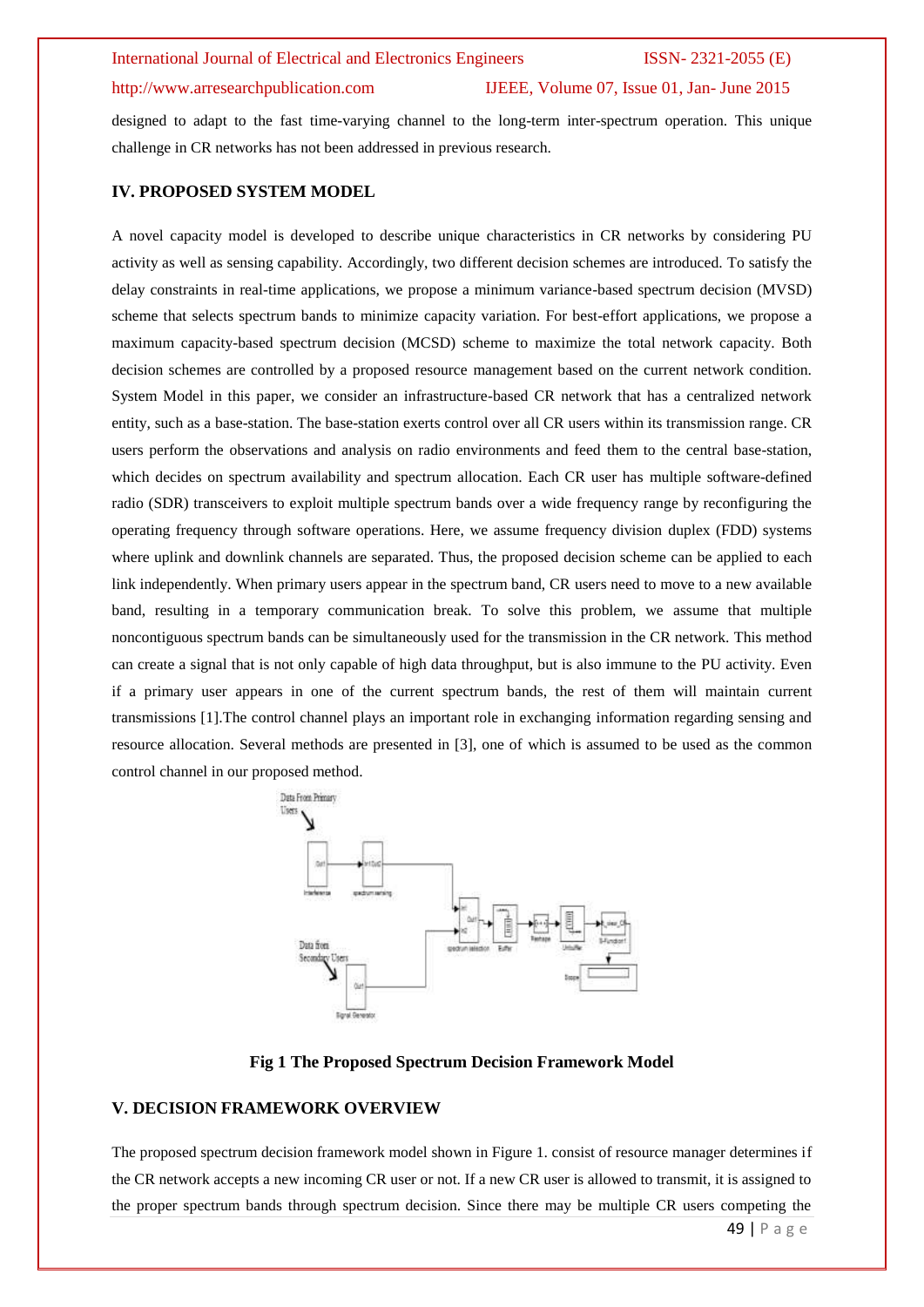#### http://www.arresearchpublication.com IJEEE, Volume 07, Issue 01, Jan- June 2015

same spectrum, spectrum sharing coordinates those multiple accesses to prevent collisions, and accordingly to achieve the maximum capacity. In the event detection, current spectrum bands and users connections are monitored to detect decision events. The event detection consists of two main tasks: spectrum sensing and quality monitoring. When events are detected, the CR network reconfigures its resource allocation to maintain the service quality. In case of short-term channel variations such as fast fading, the CR network reallocates resources within the spectrum band through spectrum sharing. If a primary user is detected or the current spectrum band cannot provide the predetermined service quality any longer over a long-term period, the CR network switches the spectrum through the resource manager and the spectrum decision.

### **VI. PRIMARY USERS DETECTION IN A SPECTRUM**

The main system for the detection of multiple primary users is shown above in fig. 2(a). in this system five different primary users are detected.



**Figure 2(a) Primary Users Detected in a Spectrum**



**Fig 2 (b) Random Signals from Primary Users**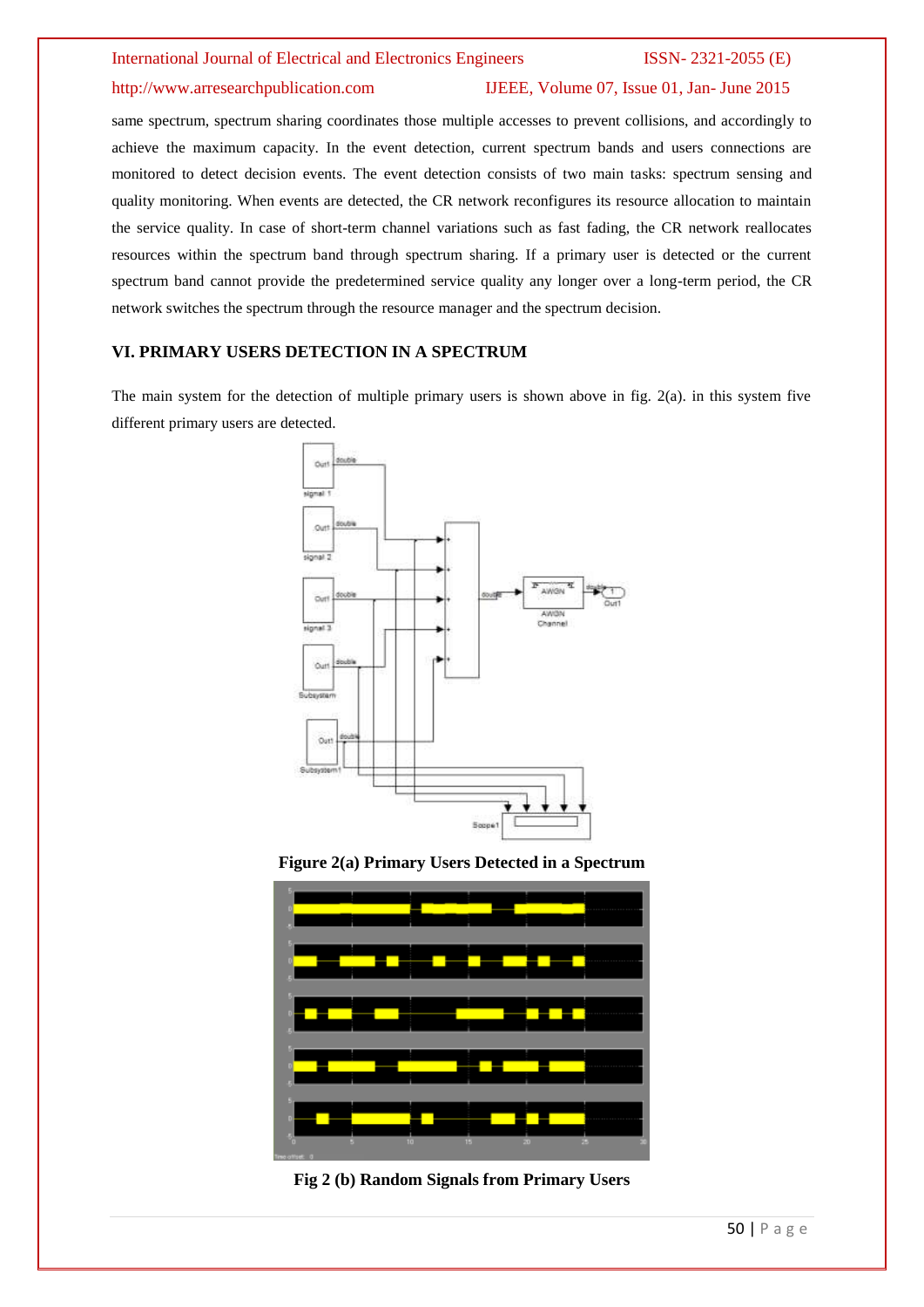### http://www.arresearchpublication.com IJEEE, Volume 07, Issue 01, Jan- June 2015

Each user that is being detected generates random signals which are shown in the fig 2(b), further these five random signals are combined together and given to the workspace for comparing it with the Secondary Users or unlicensed users signal. Since these five combined signals are time-dependent signals they are further fed to the Fast Fourier transformation block in order to convert the time domain signals into frequency domain signals.



#### **Fig 2(c) The Sub-System of Each Primary User**

Each main system is divided into sub systems according to the number of users present in it as shown in fig 2(c). Random 1 and random 2 blocks generates random binary numbers. These digital signals are then combined with analog signal and their obtained product is obtained. Further the QAM modulator pass band block modulates the signal using double side-band amplitude modulation. The modulated signal is given to the main system as a Primary user signal.

#### **VII. SPECTRUM SENSING MODEL**



#### **Fig 3(a) Spectrum Sensing Model**

Data collected from multiple Primary Users is given to the spectrum sensing model as shown in fig.3 which consists of various blocks with different functions. The Buffer block redistributes the input samples to a new frame size. It collects the primary users' signals and sends the signals to the reshape block. The Reshape block changes the dimensionality of the input signal to a 2-D signal. The unbuffer block adjusts the output rate so that the sample period is the same at both the input and output. Further the sensed signals are fed to the frequency selection block.



**Fig 3(b) Response Generated by Sensing Model**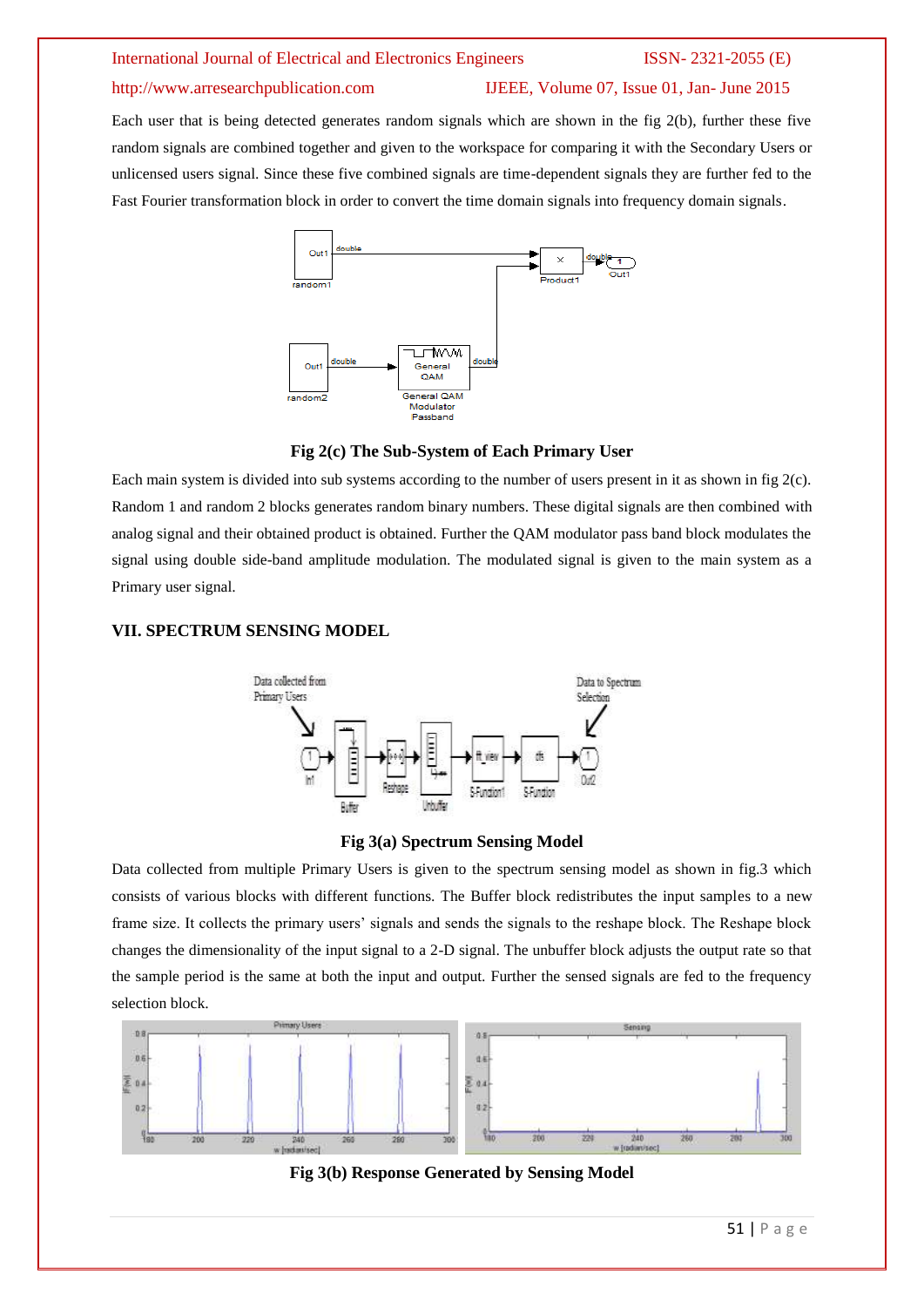http://www.arresearchpublication.com IJEEE, Volume 07, Issue 01, Jan- June 2015

### **VIII. SECONDARY USERS DETECTION IN A SPECTRUM**



### **Fig 4(a) Secondary Users Detection in a Spectrum**

| ×<br>Source Block Parameters: Uniform Random Number                                     |
|-----------------------------------------------------------------------------------------|
| <b>Uniform Random Number</b>                                                            |
| Output a uniformly distributed random signal. Output is repeatable for a given<br>seed. |
| Parameters                                                                              |
| Minimum:                                                                                |
| $-1$                                                                                    |
| Maximum:                                                                                |
| 1                                                                                       |
| Seed:                                                                                   |
| 0                                                                                       |
| Sample time:                                                                            |
| $\mathbf{1}$                                                                            |
| $\blacktriangleright$ Interpret vector parameters as 1-D                                |
|                                                                                         |
| Cancel<br>Help<br>OK                                                                    |

### **Fig 4(b) Parameters for Uniform Random Number Generator**

Once the primary users are detected in spectrum, a random signal generator block generates random signals from the range -1 to 1. Seed is equal to 0 which indicates that the sequence is non-repeatable.



**Fig 4(c) Random Signals from Secondary Users**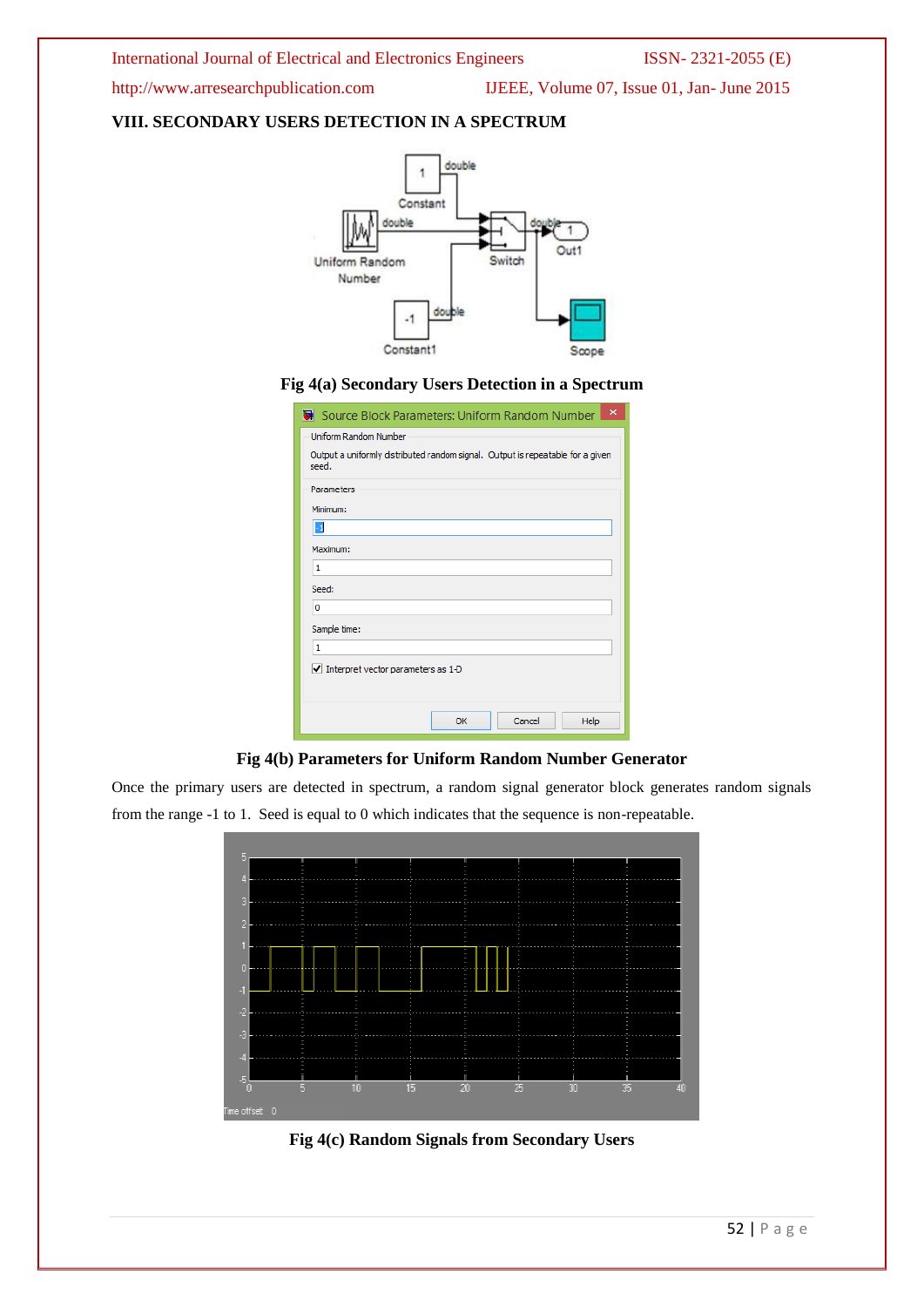http://www.arresearchpublication.com IJEEE, Volume 07, Issue 01, Jan- June 2015

### **IX. RESULTS AND DISCUSSION**



#### **Fig 5(a) Frequency Selection Block**

As shown in the above figure5(a) the Secondary Users signal and the Primary Users signals which are sensed in a sensing model are fed to the frequency selection block and further the product of Primary and Secondary Users is taken and Spectrum allocation is done as per the presence of users in a spectrum. The output of allocated spectrum is shown in the fig 5(b).



**Fig 5(b) Spectrum Allocation to Secondary and Primary Users**

### **X. CONCLUSION**

In this review paper, we introduced a framework for spectrum decision to determine a set of spectrum bands by considering the channel dynamics in the CR network as well as application requirements. To this end, first, a novel spectrum capacity model is proposed that considers unique features in CR networks. Earlier cognitive model worked only for two Primary Users (PU) whereas this cognitive model works for five different Primary Users (PU).

Moreover, a dynamic resource management scheme is introduced to enable the CR network to coordinate spectrum decision adaptively dependent on the time-varying spectrum resources. Further the cognitive model for more than five licensed user is planned to be developed along with multiple unlicensed users or secondary used present in the same bandwidth.

### **XI. ACKNOWLEDGEMENTS**

This work is based upon the spectrum decision framework paper by W.Y.Lee and I.F. Akyildiz.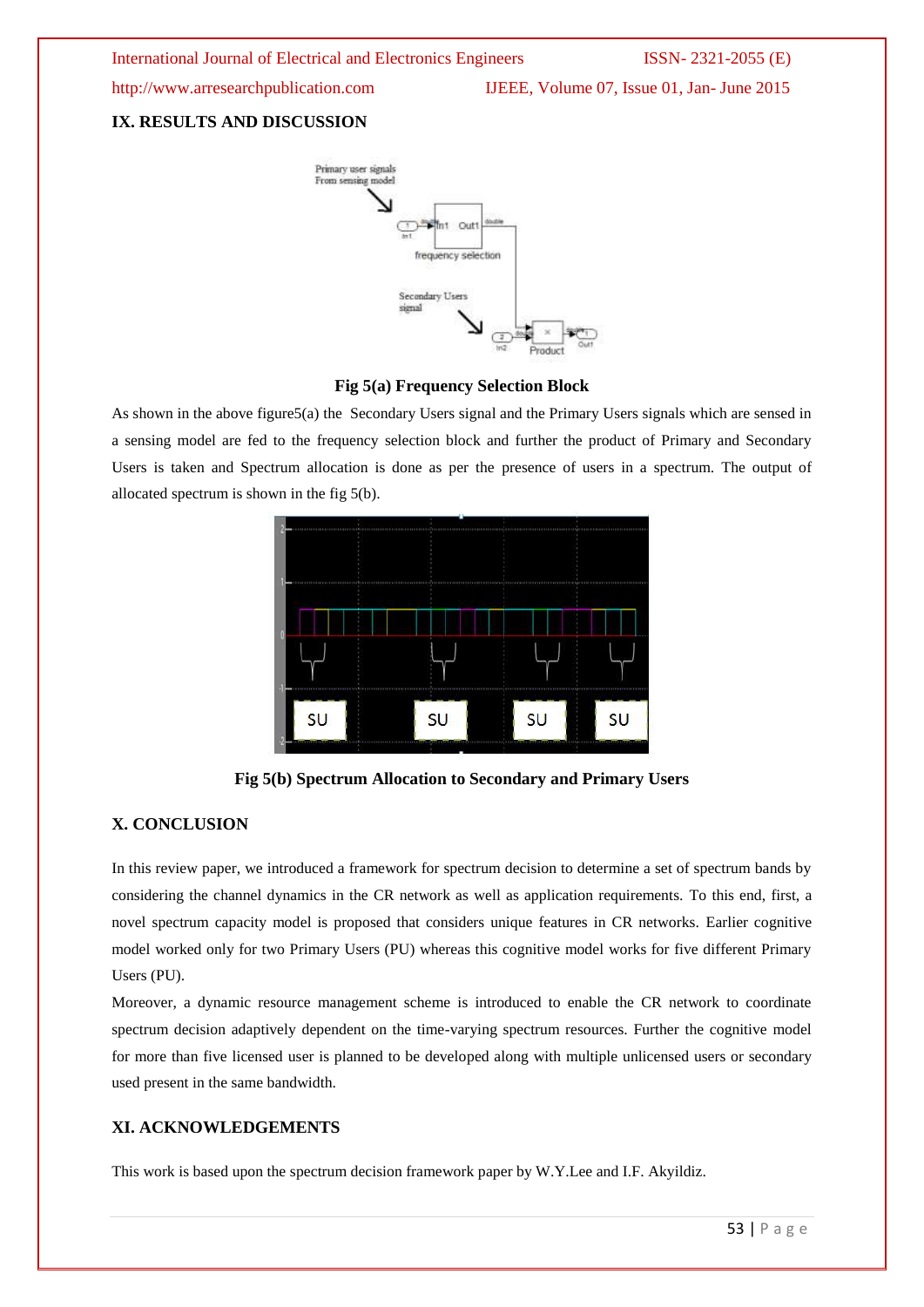http://www.arresearchpublication.com IJEEE, Volume 07, Issue 01, Jan- June 2015

#### **REFERENCES**

- [1] I.F. Akyildiz, W.-Y. Lee, M.C. Vuran, and S. Mohanty, "A Survey on Spectrum Management in Cognitive Radio Networks," IEEE Comm. Magazine, vol. 46, no. 4, pp. 40-48, Apr. 2008.
- [2] D. Cabric, S.M. Mishra, and R.W. Brodersen, "Implementation Issues in Spectrum Sensing for Cognitive Radios," Proc. IEEE Asilomar Conf. Signals, Systems and Computers, pp. 772-776, Nov. 2004.
- [3] D. Cabric, S.M. Mishra, D. Willkomm, R. Brodersen, and A. Wolisz, "A Cognitive Radio Approach for Usage of Virtual Unlicensed Spectrum," Proc. 14th IST Mobile and Wireless Comm. Summit, June 2005.
- [4] L. Cao and H. Zheng, "Distributed Spectrum Allocation via Local Bargaining," Proc. IEEE Sensor and Ad Hoc Comm. and Networks (SECON), pp. 475-486, Sept. 2005.
- [5] L. Cao and H. Zheng, "Distributed Rule-Regulated Spectrum Sharing," IEEE J. Selected Areas in Comm., vol. 26, no. 1, pp. 130- 145, Jan. 2008.
- [6] C. Chou, S. Shankar, H. Kim, and K.G. Shin, "What and How Much to Gain by Spectrum Agility?" IEEE J. Selected Areas in Comm., vol. 25, no. 3, pp. 576-588, Apr. 2007.
- [7] R. Etkin, A. Parekh, and D. Tse, "Spectrum Sharing for Unlicensed Bands," IEEE J. Selected Areas in Comm., vol. 25, no. 3, pp. 517-528, Apr. 2007.
- [8] J.R. Evans and E. Minieka, Optimization Algorithms for Networks and Graphs, second ed. CRC Press, 1992.
- [9] FCC, ET Docket No 02-135, Spectrum Policy Task Force Report, Nov. 2002.
- [10] M. Gandetto and C. Regazzoni, "Spectrum Sensing: A Distributed Approach for Cognitive Terminals," IEEE J. Selected Areas in Comm., vol. 25, no. 3, pp. 546-557, Apr. 2007.
- [11] IEEE P802.22/D0.3.8.1, IEEE 802.22 WG, Draft Standard for Wireless Regional Area Networks Part 22: Cognitive Wireless RAN Medium Access Control (MAC) and Physical Layer (PHY) Specifications: Policies and Procedures for Operation in the TV Bands, IEEE, Sept. 2007.
- [12] X. Kang, Y. Liang, A. Nallanathan, H. Garg, and R. Zhiang, "Optimal Power Allocation for Fading Channels in CR Networks: Ergodic Capacity and Outage Capacity," IEEE Trans. Wireless Comm., vol. 8, no. 2, pp. 940-950, Feb. 2009.
- [13] W.-Y. Lee and I.F. Akyildiz, "Optimal Spectrum Sensing Framework for Cognitive Radio Networks," IEEE Trans. Wireless Comm., vol. 7, no. 10, pp. 3845-3857, Oct. 2008.
- [14] W.-Y. Lee and I.F. Akyildiz, "Spectrum-Aware Mobility Management in Cognitive Radio Cellular Networks," to be published. [15] Y.C. Liang, Y. Zeng, E. Peh, and A.T. Hoang, "Sensing- Throughput Tradeoff for Cognitive Radio Networks," IEEE Trans. Wireless Comm., vol. 7, no. 4, pp. 1326-1337, Apr. 2008.
- [16] N. Nie and C. Comaniciu, "Adaptive Channel Allocation Spectrum Etiquette for Cognitive Radio Networks," Proc.First IEEE Int'l Symp. New Frontiers in Dynamic Spectrum Access Networks (DySPAN '05), pp. 269-278, Nov. 2005.
- [17] C. Peng, H. Zheng, and B.Y. Zhao, "Utilization and Fairness in Spectrum Assignment for Opportunistic Spectrum Access," ACM Mobile Networks and Applications, vol. 11, no. 4, pp. 555-576, Aug. 2006.
- [18] M.R. Chari, F. Ling, A. Mantravadi, R. Krishnamoorthi, R. Vijayan, G.K. Walker, and R. Chandhok, "FLO Physical Layer: An Overview," IEEE Trans. Broadcasting, vol. 53, no. 1, pp. 145-159, Mar. 2007.
- [19] T. Rappaport, Wireless Communications: Principles and Practice, second ed. Prentice Hall, 2001.